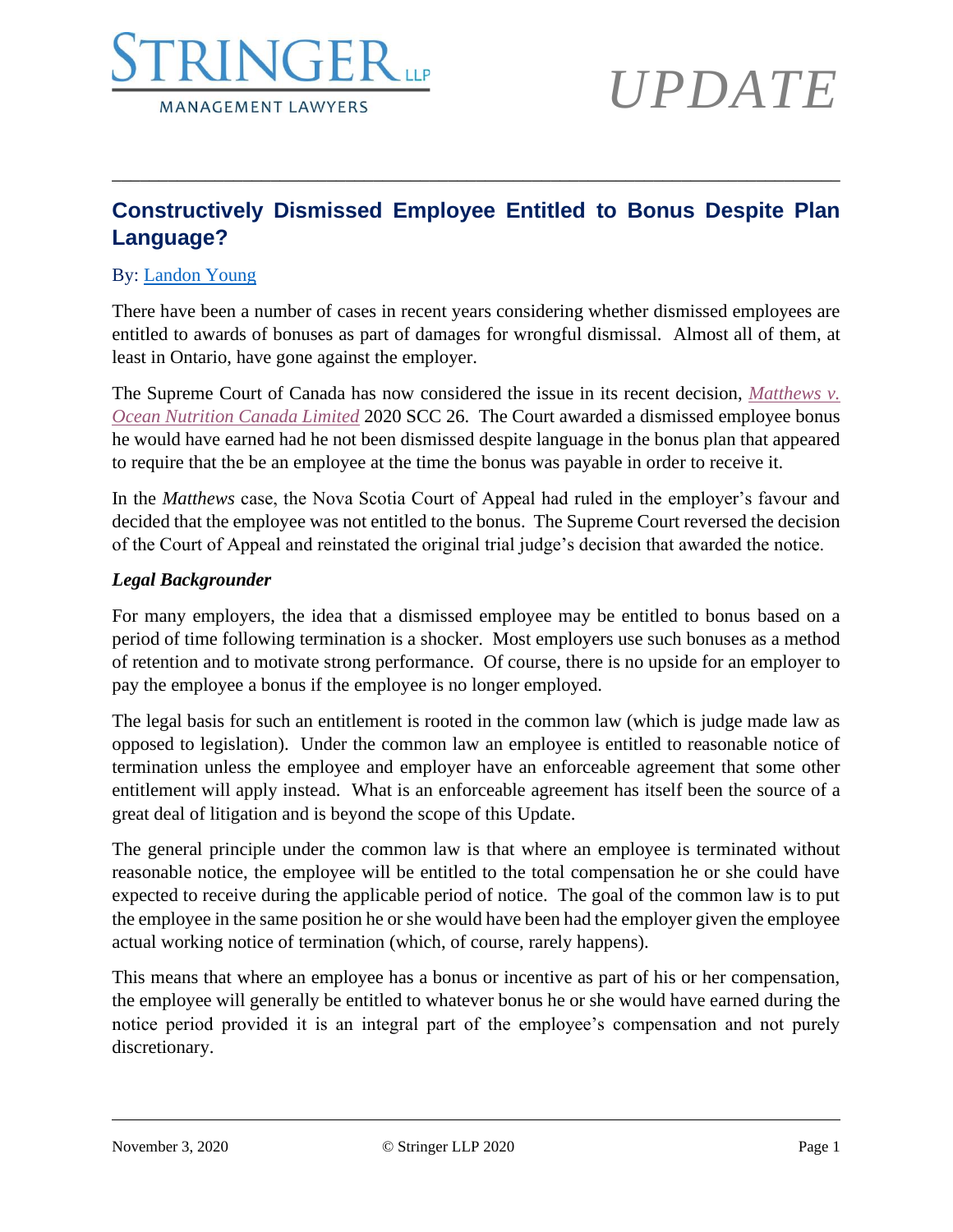

The legal complication arises where the bonus plan contains language the purports to take away any entitlement to bonus following termination of employment. Some bonus or incentive plans have language that states an employee must be "active" or still employed in order to receive the bonus. This reflects the employer's interest in only paying bonus where the employment relationship is continuing.

#### *The Facts of the Case*

Mr. Matthews was employed by Ocean Nutrition Canada Limited as a senior executive. As part of his compensation he participated in a long-term incentive plan ("LTIP"). The LTIP provided for payments to the employees covered by the plan if the Company were sold.

Mr. Matthews resigned from his employment and claimed that he was constructively dismissed. The trial judge found that he had been constructively dismissed as a result of dishonest behaviour by the individual Mr. Matthews reported to. The trial judge awarded him 15 months' pay in lieu of notice under the common law. The Company was sold during this 15 month notice period. This meant that had Mr. Matthews received 15 months of working notice of termination he would have received the bonus payment. As a result, the trial judge included the bonus payment as part of the award of damages for pay in lieu of notice.

The finding of constructive dismissal was not disputed by the Company by the time the case was decided by the Supreme Court. However, the Company's position was that Mr. Matthew's was not entitled to an award of bonus because of the terms of the LTIP.

The LTIP contained language stating that the agreement would be of no force and effective "if the employee ceases to be an employee of ONC, regardless of whether the Employee resigns or is terminated, with or without cause." The LTIP also stated that the bonus provided for in the plan should not be included as part of the employee's compensation "for any purpose, including in connection with the Employee's resignation or in any severance calculation."

#### *The Court's Decision on Bonus*

The Supreme Court described the applicable questions for determining if a dismissed employee will be entitled to bonus for the period following the dismissal as follows:

- a) Would the employee have been entitled to bonus during the common law notice period?
- b) If so, do the terms of the employment contract or bonus plan unambiguously take away or limit the common law right?

The Court found that Mr. Matthews would have received the bonus under the LTIP during the applicable 15 month common law notice period following his dismissal but for the termination of his employment.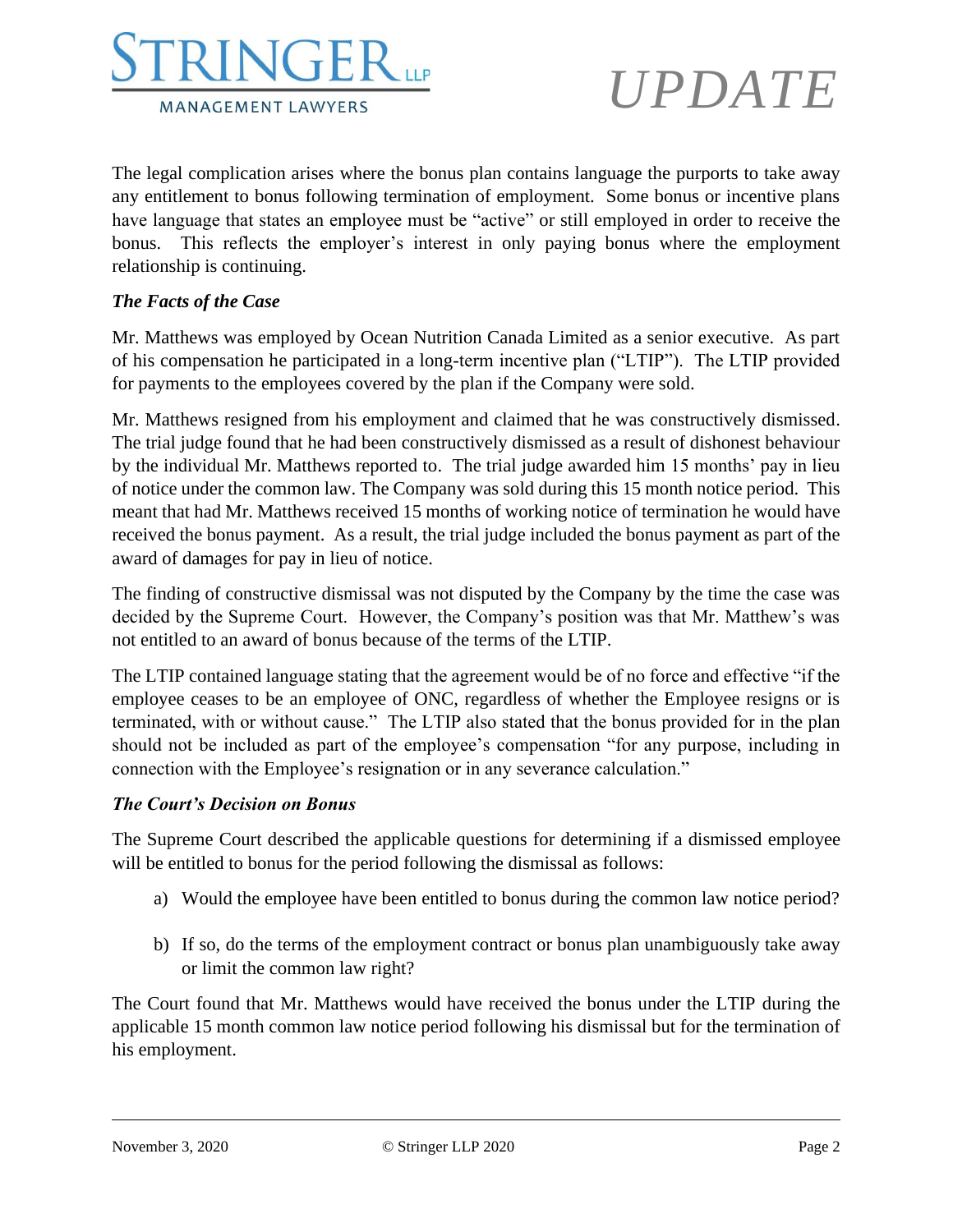

The question then was whether the terms of the LTIP took away Mr. Matthews' right to the bonus payment. The Court stated that the provisions of the agreement "must be clear and unambiguous" to take away the bonus.

The Court, citing previous cases decided by the Ontario Court of Appeal, stated that "active employment" type language in bonus plans will not be sufficient to take away employee entitlements to whatever bonus would have been earned during the applicable common law notice period. This type of language will typically say that an employee must be employed or not have been terminated at the time the bonus is due and owing in order to receive the bonus. The Court explained the reason as being that the employment contract is not treated as "terminated" under the common law until after the period of reasonable notice expires.

The Court found that the rest of the language was not sufficiently clear and unambiguous to take away the common law notice entitlement and, as a result, Mr. Matthews was entitled to the bonus.

The Court also noted that it may be appropriate "in certain cases to examine whether the clauses purporting to limit or take away an employee's common law right were adequately brought to the employee's attention." Although the Court then noted that this issue did not arise on these facts and so did not serve to set any precedent, they may signal where the Court believes the law should be going.

#### *The Court's Comments on Good Faith Performance of Employment Contracts*

The Court also commented on the potential existence and scope of a duty on employers to act in good faith in the performance of employment contracts. The issue arose because of allegations that the Company had acted dishonestly and in bad faith toward Mr. Matthews during his employment, which resulted in his constructive dismissal.

However, the Court made clear that the outcome of the case did not turn on the issue of whether the employer acted in bad faith, because it was not disputed that Mr. Matthews was constructively dismissed and his action had not sought additional damages for bad faith conduct. This limits the precedential value of its comments on this point.

The law is settled that employers have a duty to act in good faith when dismissing an employee and can be liable for extra damages to employees beyond pay in lieu of common law notice when an employer acts in bad faith when dismissing an employee. However, the question has arisen as to whether or not this duty of good faith also extends to the performance of employment contracts generally, not just at the point of dismissal.

The Court did not directly answer this question, but noted that in the context of a constructive dismissal it may be appropriate for the courts to extend the duty to circumstances of the constructive dismissal rather than just the dismissal itself. This means that employer bad faith conduct that may occur well before the actual point of constructive dismissal could be considered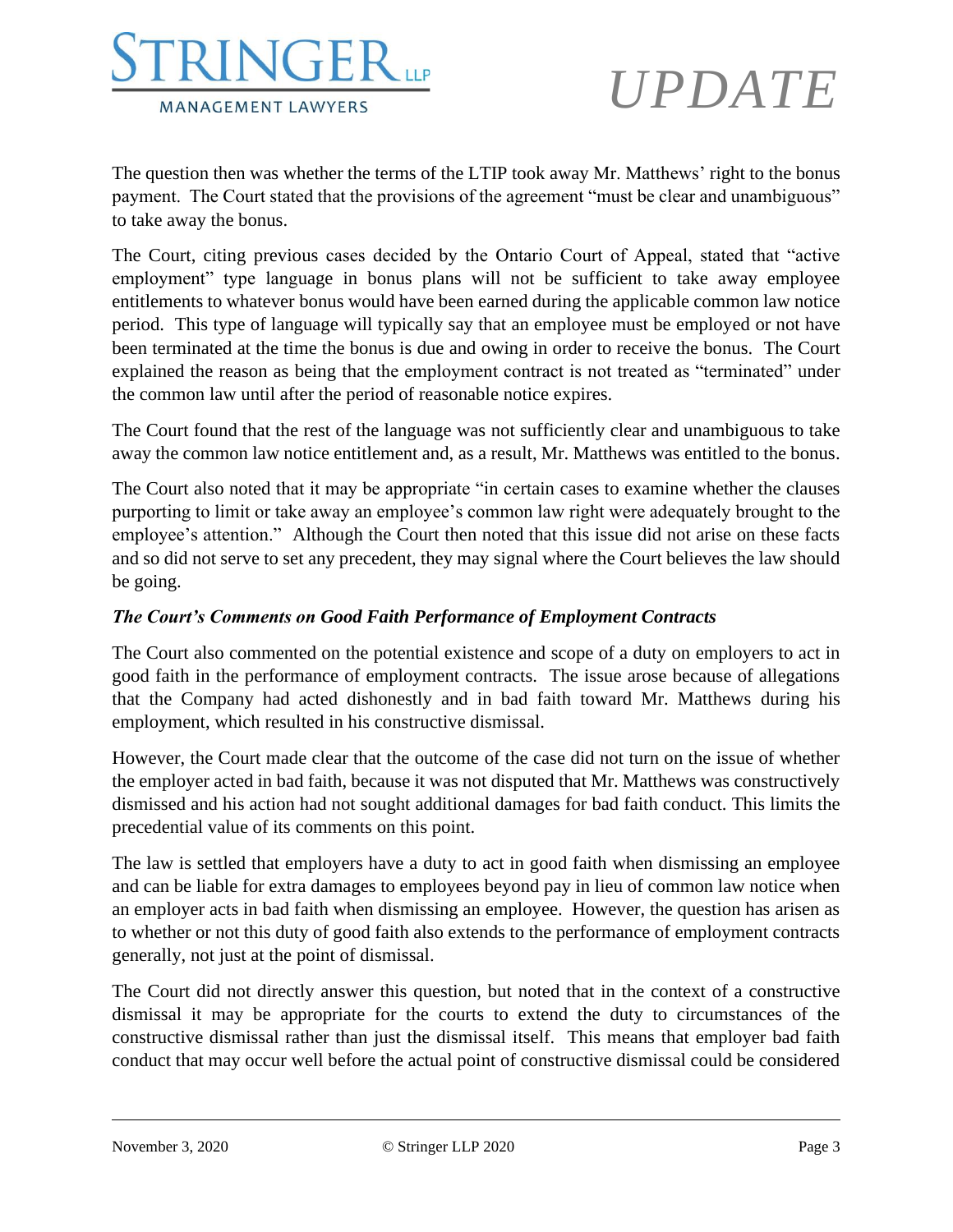

by the courts when assessing whether bad faith damages may be appropriate in constructive dismissal cases.

You can learn more about contract drafting tips and traps, and other pressing HR-law issues, at our upcoming  $34<sup>th</sup>$  [Annual Employers' Conference](https://www.stringerllp.com/seminars-events/34th-annual-employers-conference-webcast-edition) on November 5 ~ complimentary webcast edition.

#### *Takeaways for Employers*

The Supreme Court has confirmed that, at least in theory, it is possible for employers to take away employee entitlements to bonus post-dismissal by way of language in an employment contract or bonus plan.

However, the bar for drafting such exclusionary language has been set extraordinarily high, at least in the context of bonus plans. As noted above, the Supreme Court has said this language "must be absolutely clear and unambiguous." The question arises for employers if it is indeed possible to draft a bonus plan with language that will reach this high bar. We have yet to see a case in Ontario that has cleared this bar.

To have a chance of passing muster if challenged in litigation, the language should unambiguously state that the employee will not have any entitlement to bonus as part of damages for pay in lieu of reasonable notice under the common law. But the reality is most bonus plans are not drafted or reviewed by employment lawyers and so typically do not refer to common law.

Critically, though, the employer's bonus plan should also not be so broad as to exclude potential entitlements to pay in lieu of notice of termination under employment standards legislation. The employee may be entitled to a bonus or incentive payment under the legislation if it falls within the minimum statutory notice period.

Employers can also lessen the risk of having to pay post-dismissal bonuses by using employment contracts with enforceable termination clauses that contract out of the common law notice entitlements. If the employee is not entitled to reasonable notice of termination under the common law, then there is no basis to award damages for loss of bonus as part of an award of pay in lieu of notice under the common law (and one cannot contract out of bonuses payable in the statutory notice period, regardless).

However, even perfect language in the bonus plan and employment contract may not be sufficient if it has not been brought to the employee's attention. Based on the comment made by the Supreme Court noted above, employers should be bringing such clauses to the attention of employees or prospective employees when entering into such contracts.

On the issue of the potential scope of the duty to act in good faith, employers will also need to be careful in how they handle making changes to employees' terms and conditions of employment that could give rise to a constructive dismissal. Many employers have, of course, been required to